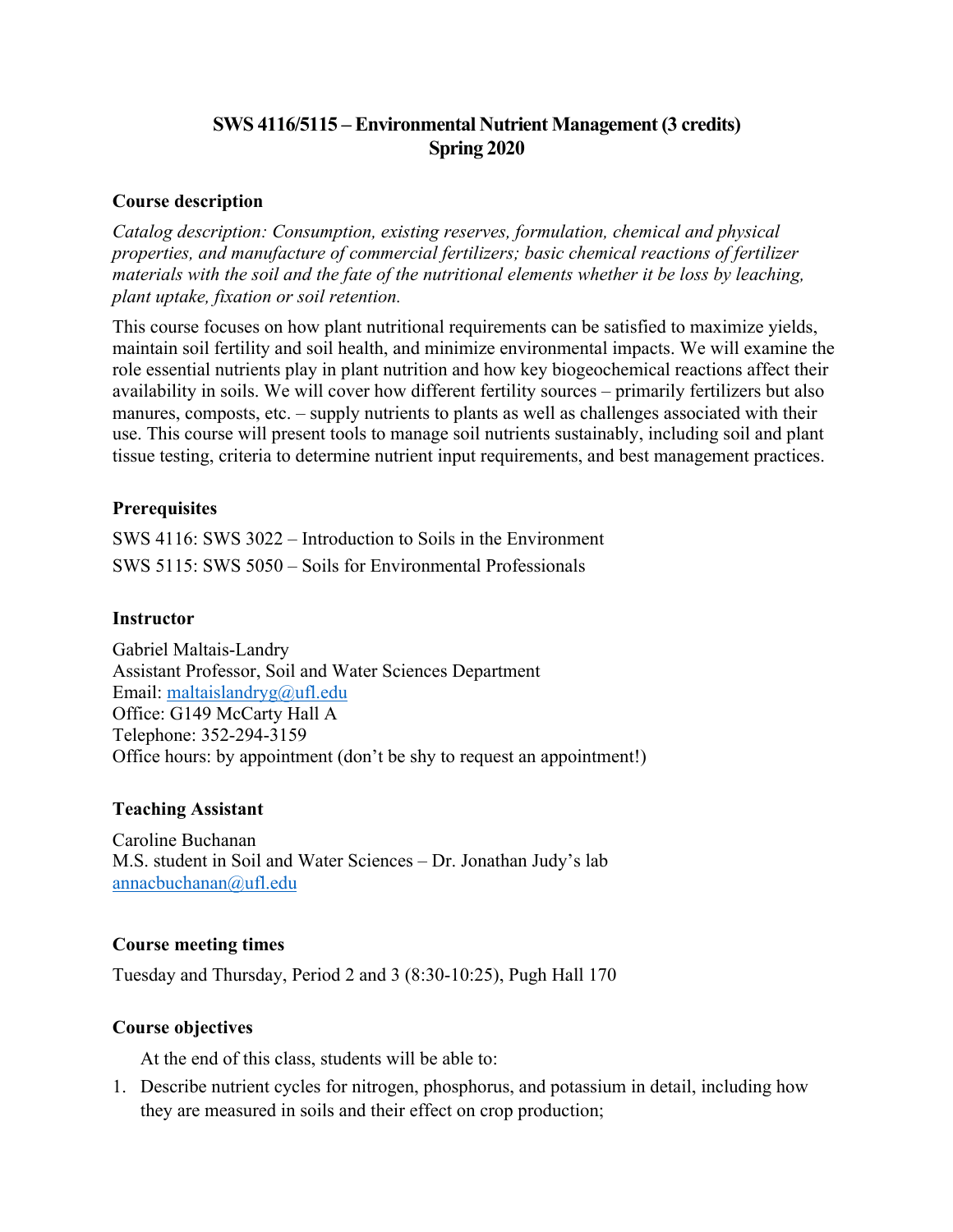- 2. Compare the effects of different fertility sources (e.g., fertilizers vs. manures) and different forms of a given source (e.g., urea vs. ammonium nitrate fertilizers) on nutrient cycling;
- 3. Quantify crop nutrient demand and fertilizer/manure input rates to meet that demand;
- 4. Identify and evaluate the efficiency of different best management practices (BMPs);
- 5. Contrast different approaches used to manage soil fertility (e.g., conventional and organic);
- 6. Interpret soil testing results and nutrient input recommendations.

# **Textbook**

There is no textbook requirement of this class. However, the following textbook is highly recommended for undergraduate and graduate students that envision a career where soil fertility plays a large role (e.g., crop consultant), including D.P.M. students.

Soil Fertility and Fertilizers (8<sup>th</sup> Ed.) by John Havlin et al. 2013; ISBN 013503373X, Pearson.

# **Course format**

A combination of teaching methods will be used for this class: lectures and short in-class activities that focus on the general principles of nutrient management and a semester-long soil fertility trial at the Field and Fork gardens (FFG) on campus. All activities will take place on campus and students must use their own means to get to FFG on time; there is a bus stop nearby.

Students will work in small groups (4-5 students) for the trial and for the first two reports, although the final report is individual. Participation will be assessed and graded. This trial involves outside work where there is a large density of insects, including bees – dress according to weather conditions and let me know of any relevant medical condition (e.g., bee allergy).

Despite being a 3-credit class, there are 4 periods per week allocated to this class. We will use them according to this schedule:

- On days devoted to lectures, we will not use the two periods completely. We will do two 40 minute slots with a 10-minute break. Thus, we should be done by 10:00 instead of 10:25.
- When doing field activities related to the fertility trial, you will only need to attend for 1h instead of two periods. The period you will be attending will depend on your group.
- On days with guest speakers or in-class activities, we will use both 50-minute periods.

# **Class attendance**

Attendance to all class meetings is highly encouraged, including for field activities (participation is graded for field trips). Student who miss class will be responsible to cover the material missed on their own. Lectures will be recorded and posted on canvas for students who miss class occasionally. Please turn off your cell phones or put them in silent mode during the class.

# **Make-Up Policy**

Students need to request a permission to take a make-up exam before missing the exam, otherwise the student will be assigned the grade 0. Absences for health and personal reasons will typically be accommodated, but not requests based on a pre-planned trip or vacation.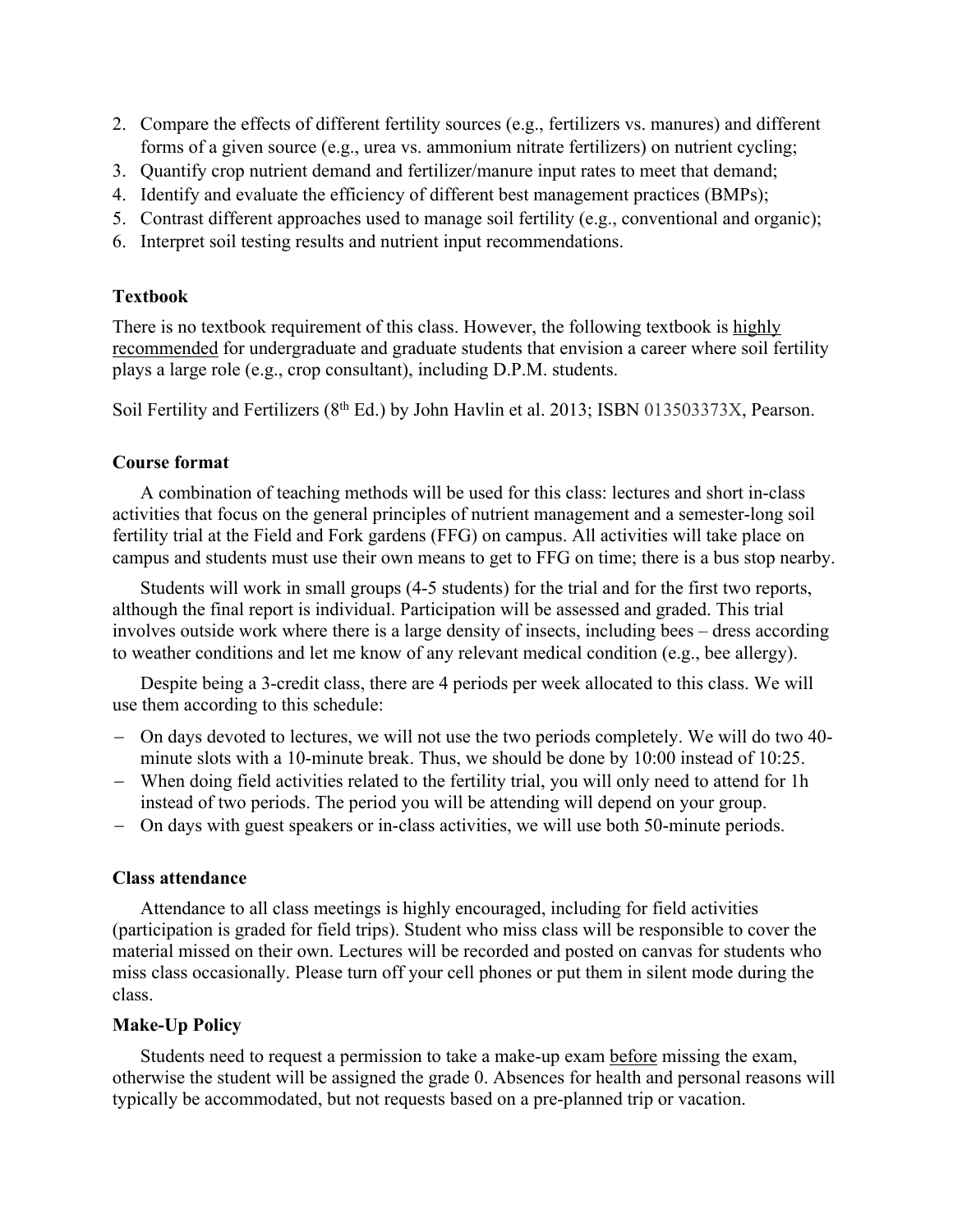Late assignments will get a 20% deduction for each late day, up to 2 days. If the assignment is submitted on or after the  $3<sup>rd</sup>$  day, the student will be assigned the grade 0.

Please refer the official University policy for additional details: https://catalog.ufl.edu/ugrad/current/regulations/info/attendance.aspx.

# **Grading system**

Grade breakdown

| <b>Item</b>                                                                                                                                                                                                                                           | <b>Points</b>         | Percentage            |
|-------------------------------------------------------------------------------------------------------------------------------------------------------------------------------------------------------------------------------------------------------|-----------------------|-----------------------|
| Exam 1 (Soils and crops review, N and P cycles)                                                                                                                                                                                                       | 125                   | 12.5%                 |
| Exam 2 (Other macronutrients, micronutrients, acidity, salinity)                                                                                                                                                                                      | 125                   | 12.5%                 |
| Cumulative final exam (covers <b>all</b> material from the class)                                                                                                                                                                                     | 250                   | 25%                   |
| 4 problem sets $(5\%$ each)                                                                                                                                                                                                                           | 200                   | 20%                   |
| Fertility trial                                                                                                                                                                                                                                       | 300                   | 30%                   |
| 1. $1st$ report – soil tests, input recommendations<br>2. $2nd$ report – tissue sampling, crop health<br>3. Final report – yields, soil tests, partial nutrient budgets<br>Participation to fertility trial (0.5 pt. per field trip) $\ddagger$<br>4. | 60<br>60<br>150<br>30 | 6%<br>6%<br>15%<br>3% |

‡ Participation to field trips will be waived if students are withheld from campus due to COVID at the time of the field trip.

The grade breakdown is identical for both undergraduate and graduate sections, however the difficulty of problem sets and exams will be higher for the graduate section.

The final exam will take place during the period allocated for finals, not during our regular class meeting time. **The final cumulative exam will be held on Thursday April 29, 2019, between 7:30 and 9:30, in Pugh Hall 170.** If this changes throughout the semester, you will be notified in class and on canvas.

#### Grade scale

| Letter | <b>Points</b> | Percentage  | Letter | <b>Points</b> | Percentage  |
|--------|---------------|-------------|--------|---------------|-------------|
| A      | $\geq 950$    | $95 - 100$  | $C+$   | $\geq$ 720    | $72 - 75.9$ |
| A-     | $\geq 900$    | $90 - 94.9$ | C      | $\geq 680$    | $68 - 71.9$ |
| $B+$   | $\geq 850$    | $85 - 89.9$ | $C-$   | $\geq 640$    | $64 - 67.9$ |
| B      | $\geq 800$    | $80 - 84.9$ | D      | $\geq 600$    | $60 - 63.9$ |
| B-     | $\geq 760$    | $76 - 79.9$ | Ε      | ${}< 600$     | < 60        |

For information on current UF policies for assigning grade points, see: https://catalog.ufl.edu/ugrad/current/regulations/info/grades.aspx.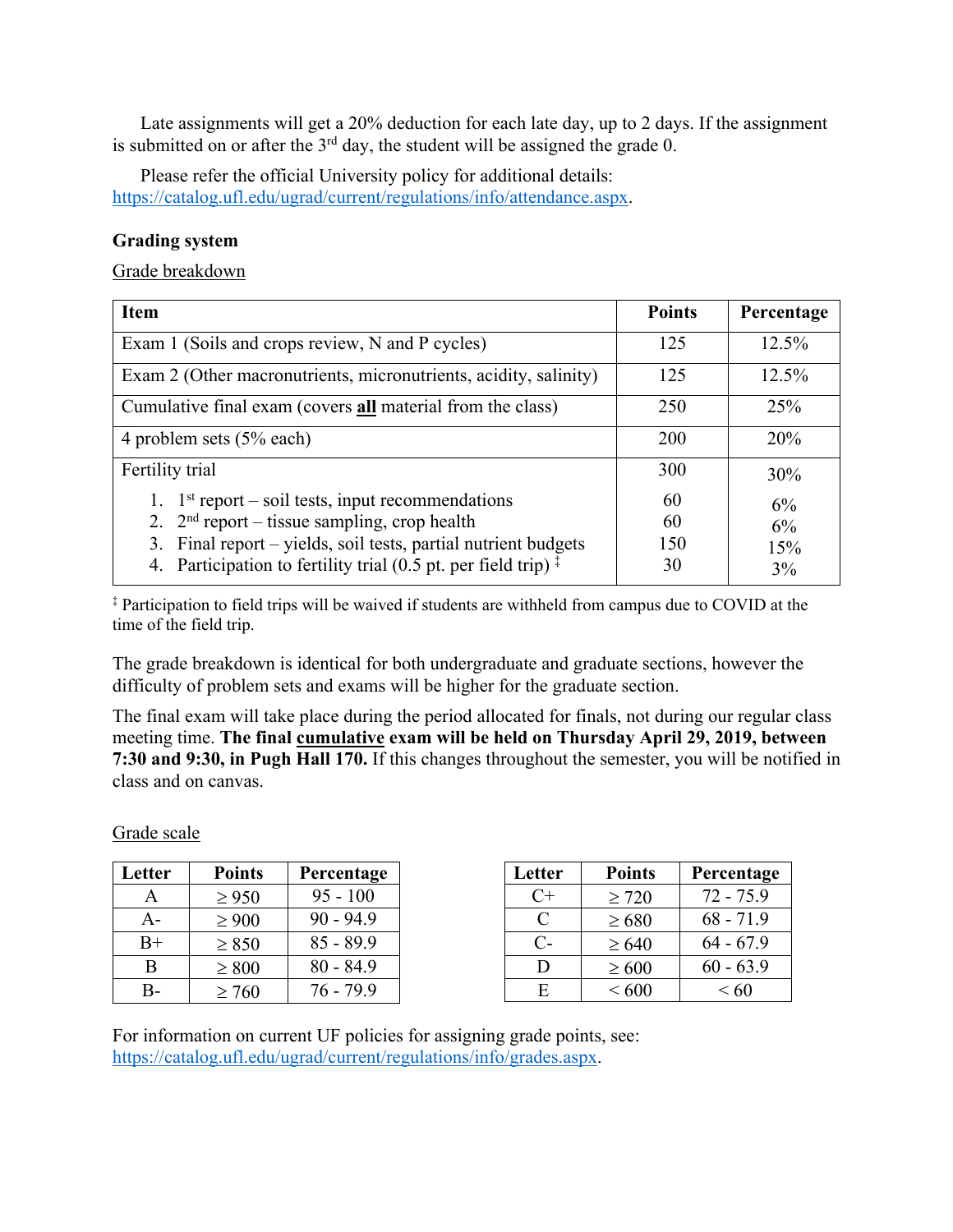# **Additional information**

#### Online Course Evaluation Process

Students are expected to provide professional and respectful feedback on the quality of instruction in this course by completing course evaluations online via GatorEvals. Guidance on how to give feedback in a professional and respectful manner is available at https://gatorevals.aa.ufl.edu/students/. Students will be notified when the evaluation period opens, and can complete evaluations through the email they receive from GatorEvals, in their Canvas course menu under GatorEvals, or via https://ufl.bluera.com/ufl/. Summaries of course evaluation results are available to students at https://gatorevals.aa.ufl.edu/public-results/.

There will be time allocated in class to complete online evaluations on the last day of classes, on April 20.

# Academic Honesty

As a student at the University of Florida, you have committed yourself to uphold the Honor Code, which includes the following pledge: *We, the members of the University of Florida community, pledge to hold ourselves and our peers to the highest standards of honesty and integrity.* You are expected to exhibit behavior consistent with this commitment to the UF academic community, and on all work submitted for credit at the University of Florida, the following pledge is either required or implied: *"On my honor, I have neither given nor received unauthorized aid in doing this assignment*."

It is assumed that you will complete all work independently in each course unless the instructor provides explicit permission for you to collaborate on course tasks. **The problem sets and exams are individual assignments whereas the fertility trial is a group project, hence you may collaborate with your peers only for the first two reports of the fertility trial.**  Furthermore, as part of your obligation to uphold the Honor Code, you should report any condition that facilitates academic misconduct to appropriate personnel. It is your individual responsibility to know and comply with all university policies and procedures regarding academic integrity and the Student Honor Code. Violations of the Honor Code at the University of Florida will not be tolerated. Violations will be reported to the Dean of Students Office for consideration of disciplinary action. For more information regarding the Student Honor Code, please see: https://sccr.dso.ufl.edu/process/student-honor-code/.

#### Software Use

All faculty, staff and students of the university are required and expected to obey the laws and legal agreements governing software use. Failure to do so can lead to monetary damages and/or criminal penalties for the individual violator. Because such violations are also against university policies and rules, disciplinary action will be taken as appropriate.

# Services for Students with Disabilities

The Disability Resource Center coordinates the needed accommodations of students with disabilities. This includes registering disabilities, recommending academic accommodations within the classroom, accessing special adaptive computer equipment, providing interpretation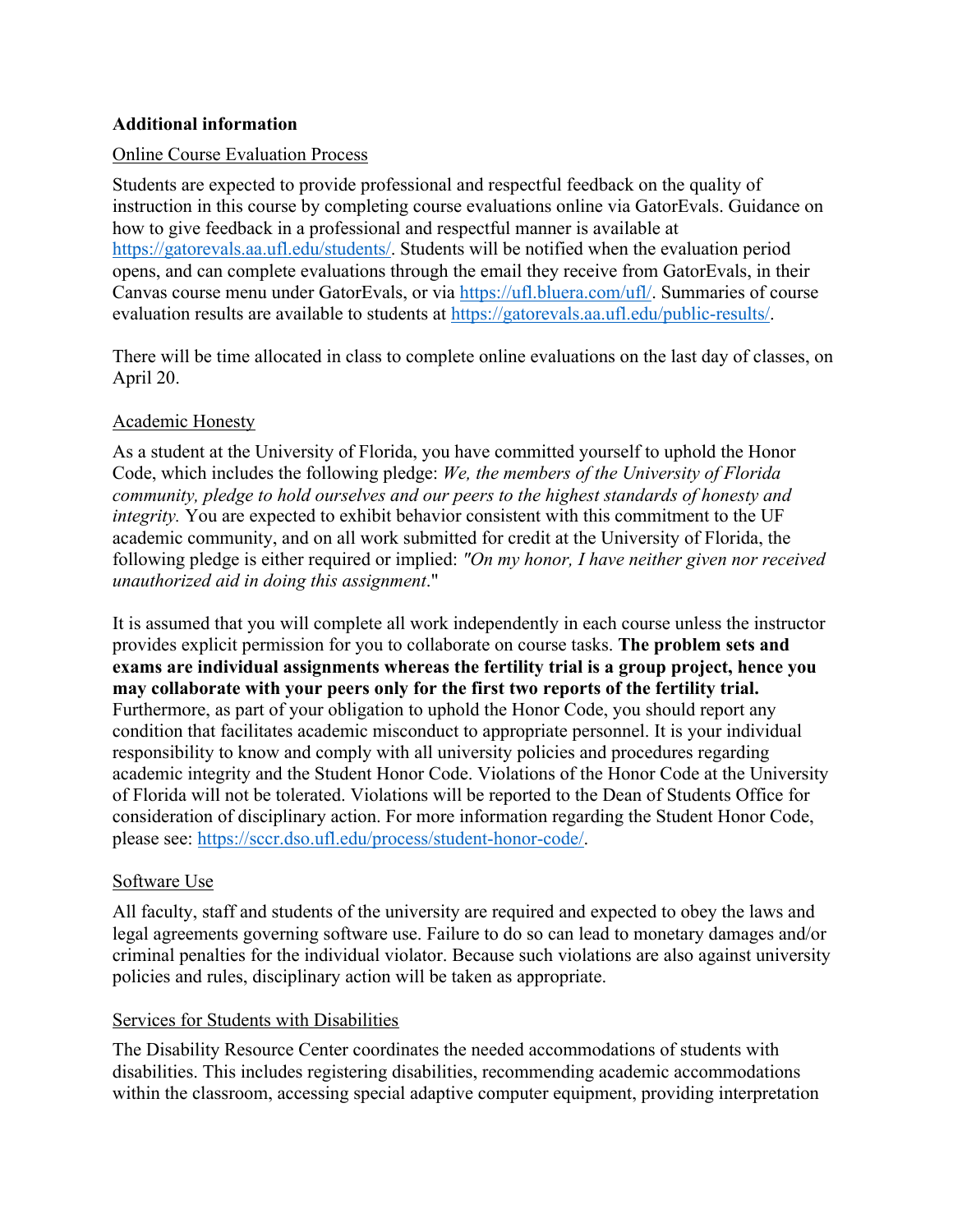services and mediating faculty-student disability related issues. Students requesting classroom accommodation must first register with the Dean of Students Office. The Dean of Students Office will provide documentation to the student who must then provide this documentation to the Instructor when requesting accommodation: 0001 Reid Hall, 352-392-8565, www.dso.ufl.edu/drc/.

# Campus Helping Resources

Students experiencing crises or personal problems that interfere with their general well-being are encouraged to utilize the university's counseling resources. The Counseling & Wellness Center provides confidential counseling services at no cost for currently enrolled students. Resources are available on campus for students having personal problems or lacking clear career or academic goals, which interfere with their academic performance.

- *1. University Counseling & Wellness Center, 3190 Radio Road, 352-392-1575,*  **www.counseling.ufl.edu/cwc/**
	- Counseling Services
	- Groups and Workshops
	- Outreach and Consultation
	- Self-Help Library
	- Training Programs
	- Community Provider Database
- *2.* U Matter We Care, **www.umatter.ufl.edu/**
- *3. Career Resource Center,* First Floor JWRU, 392-1601, **www.crc.ufl.edu/**

# Student complaints

For a residential course, students who want to file an official complaint can do so through this link: https://www.dso.ufl.edu/documents/UF\_Complaints\_policy.pdf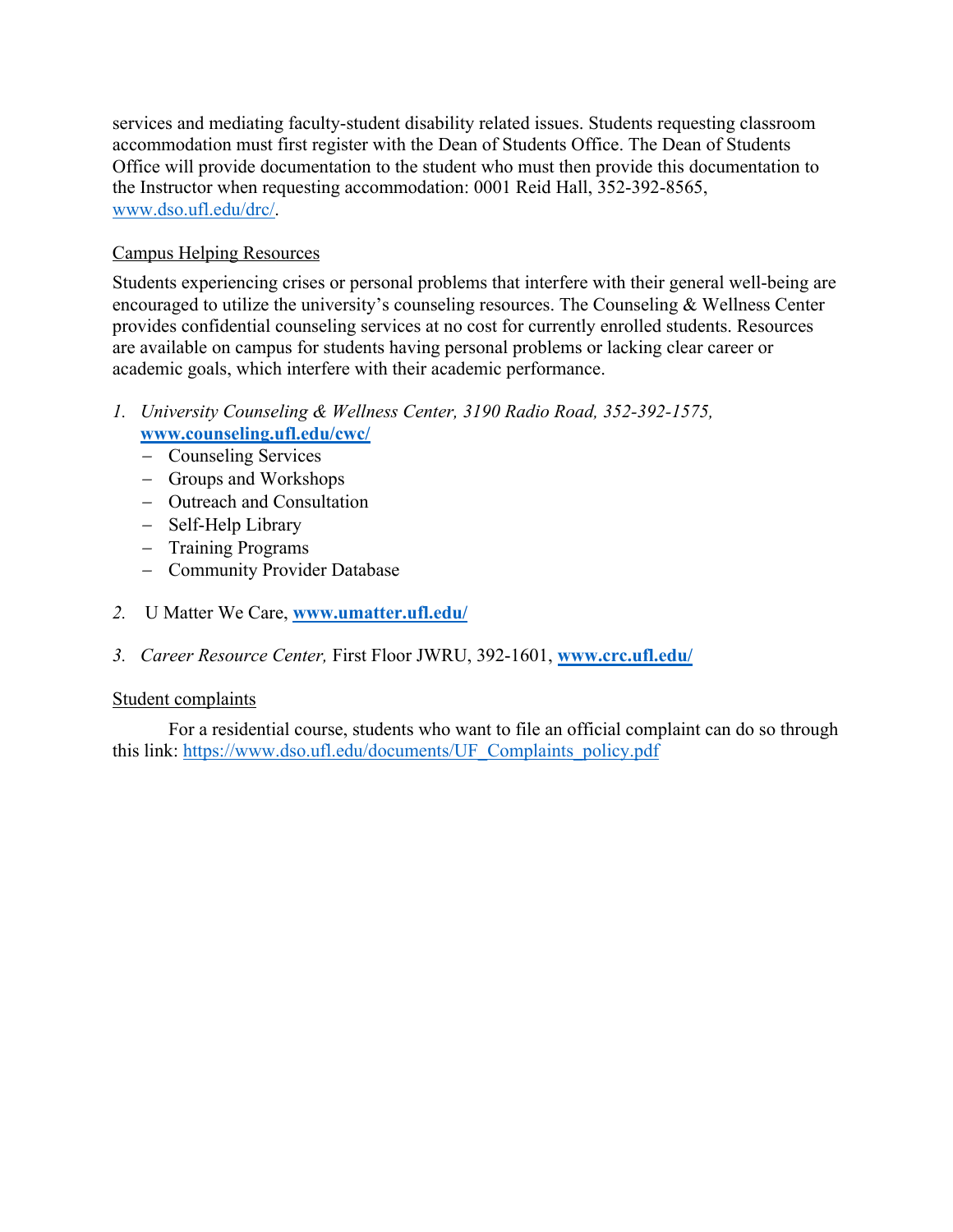# **Tentative schedule (subject to change due to crop growth, guest speaker availability, etc.)**

| <b>Date</b>    | <b>Topic</b>                                                                    | Reading from Havlin et al.       | <b>Assignments</b>                          |  |  |
|----------------|---------------------------------------------------------------------------------|----------------------------------|---------------------------------------------|--|--|
| Jan. 12        | Introduction, class logistics<br>Soil sampling basics                           | Chapter 1<br>Chapter 9 (336-344) |                                             |  |  |
| <b>Jan.</b> 14 | <b>Field trip: Soil sampling at FFG</b>                                         |                                  |                                             |  |  |
| Jan. 19        | Review of soil properties and crop physiology/nutrition                         | Chapter 2                        |                                             |  |  |
| Jan. 21        | Nitrogen cycle & inputs<br>Problem set (PS) demo                                | Chapter 4                        | Posted: PS1 (soil properties, N, P)         |  |  |
| Jan. 26        | Soil test interpretation<br>In-class activity: Soil test analysis for FFG trial | Chapter 9 (344-366)              |                                             |  |  |
| <b>Jan. 28</b> | <b>Field trip: Fertilization and cabbage planting at FFG</b>                    |                                  |                                             |  |  |
| Feb. 2         | Phosphorus cycling and inputs                                                   | Chapter 5                        |                                             |  |  |
| Feb. 4         | Potassium cycling and inputs                                                    | Chapter 6                        | Due: PS1                                    |  |  |
| Feb. 9         | Plant nutrient sampling approaches and methods<br>Exam 1 review session         | Chapter 9 (311-335)              | Due: 1 <sup>st</sup> fertility trial report |  |  |
| <b>Feb. 11</b> | Exam # 1: Soil and crop nutrition review, $N & P$ cycles (up to 2/2)            |                                  |                                             |  |  |
| Feb. 16        | Sulfur, calcium and magnesium<br>Exam 1 review                                  | Chapter 7                        |                                             |  |  |
| Feb. 18        | Micronutrients                                                                  | Chapter 8                        | Posted: PS2 (Macro & micronutrients)        |  |  |
| Feb. 23        | Soil acidity & alkalinity                                                       | Chapter 3                        |                                             |  |  |
| <b>Feb. 25</b> | Recharge day (no class, but watch IFAS soil testing lab virtual field trip)     |                                  | Due: PS2                                    |  |  |
| <b>March 2</b> | <b>Field trip: Crop health sampling at FFG (SPAD, crown diameter)</b>           |                                  |                                             |  |  |
| <b>March 4</b> | Exam # 2: K, Ca, Mg, S, micronutrients, soil acidity/salinity (2/4 to 2/23)     |                                  |                                             |  |  |